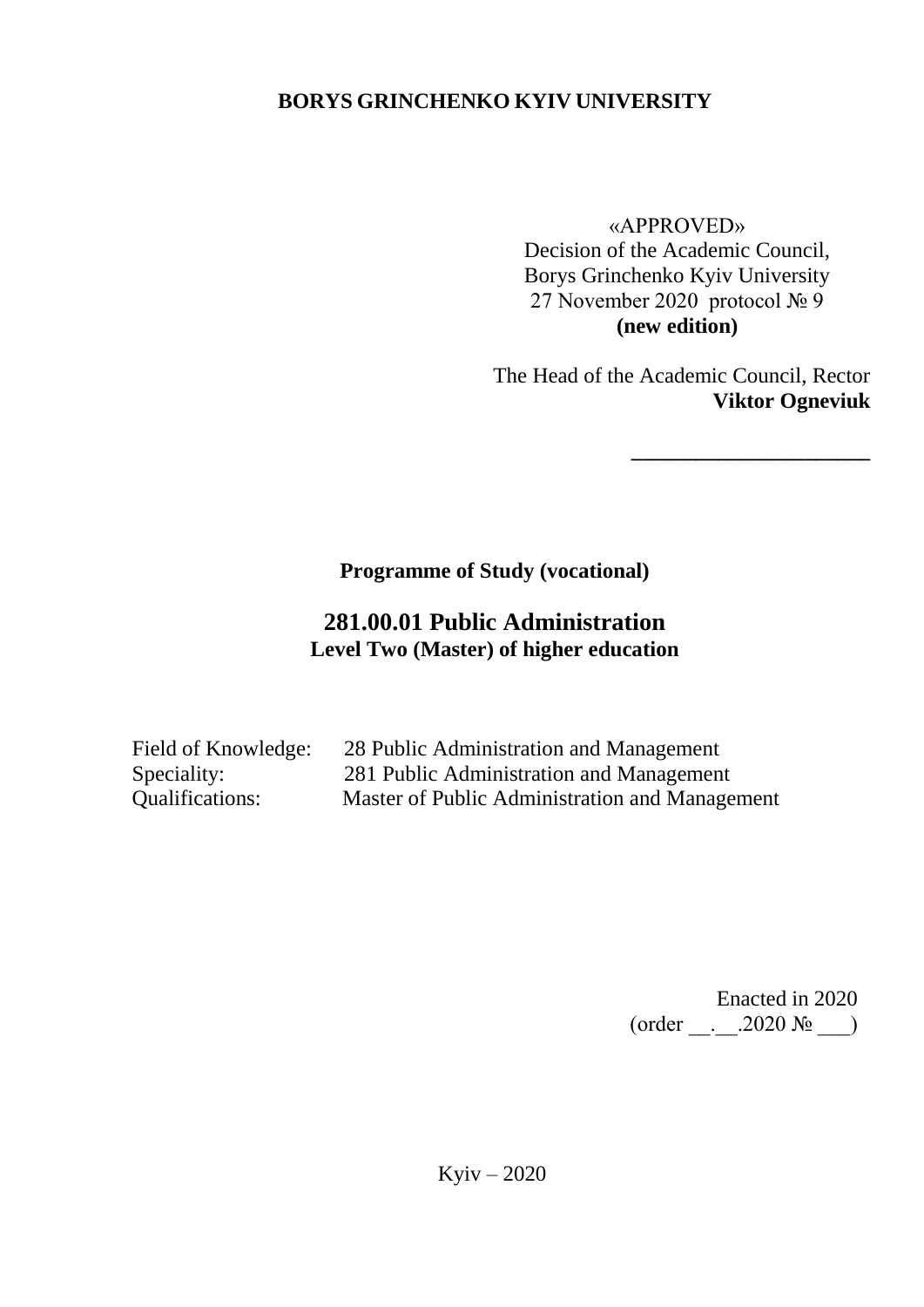### **LETTER OF APPROVAL Programme of Study (Vocational) 281.00.01 Public Administration**

The program was revised and updated in 2020.

Department of Management Protocol of 15.09.2020 № 10

Head of Department \_\_\_\_\_\_\_\_\_\_\_\_\_\_\_\_\_\_ L. M. Ilich (signature)

Academic Council of the Faculty of Information Technology and Management Protocol of September 16, 2020 № 9

Chairman of the Academic Council \_\_\_\_\_\_\_\_\_\_\_\_\_\_\_\_\_\_ A.V. Mykhatska  $(signature)$ 

Scientific and methodical center of standardization and quality of education

The head of the department<br> $O.V.$  Leontieva  $\frac{1}{2}$ . 2020.

Vice-rector for scientific-methodical and educational work

O.B. Zhyltsov

 $\frac{1}{2020}$ .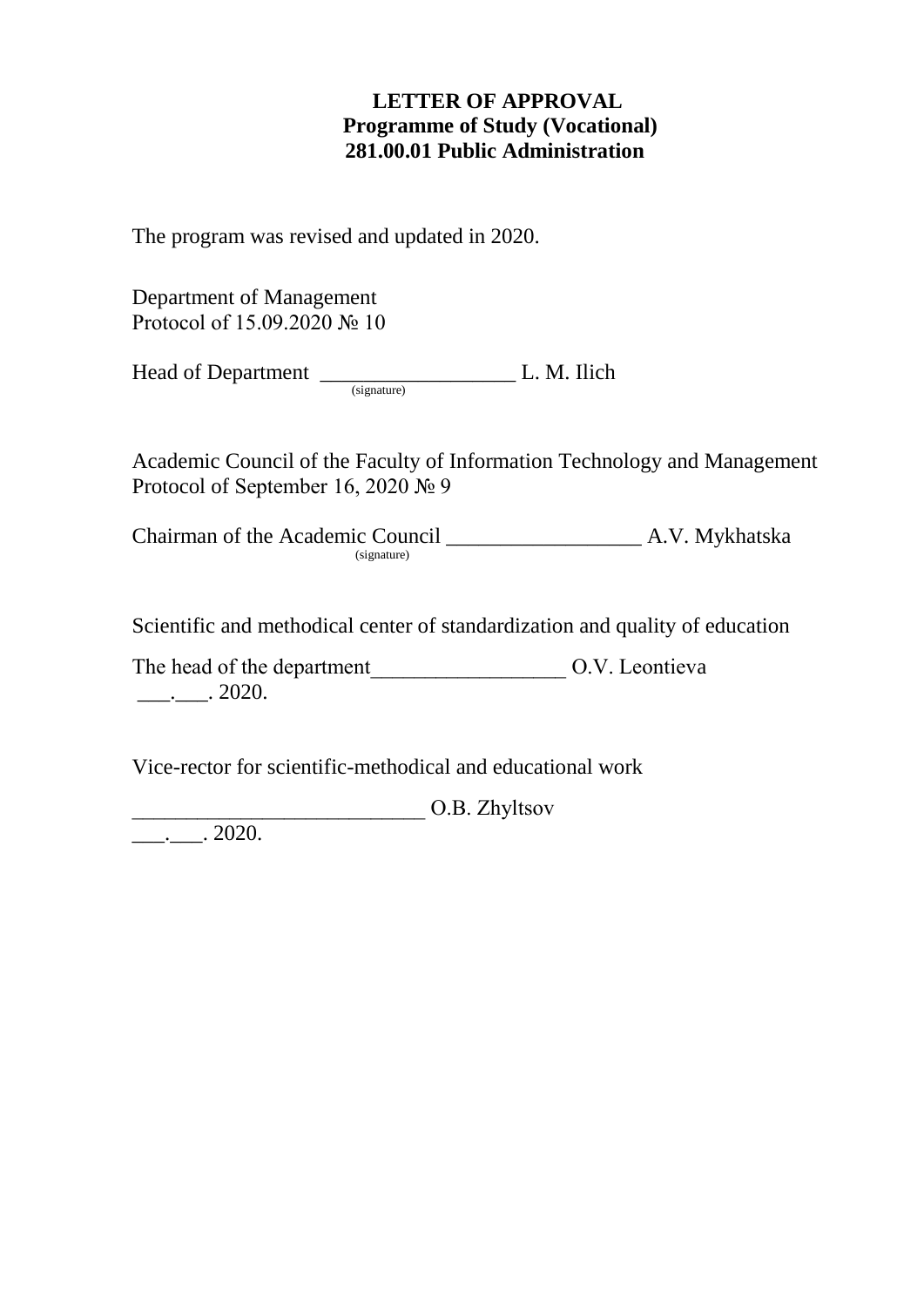### **PREAMBLE**

Developed on the basis of the Laws of Ukraine "On Education", "On Higher Education" and the Standard of Higher Education of Ukraine in specialty 281 "Public Administration" for the second (master's) level of higher education, approved by the Order of the Ministry of Education and Science of Ukraine 04.08.2020 № 1001.

The programme of study (vocational) developed by the project group::

| Project team leader (guarantor of the educational program)<br>Pospelova Tetyana Vadymivna, Doctor of Science in Public<br>Administration, Associate Professor, Professor of the<br>Department of Management |  |
|-------------------------------------------------------------------------------------------------------------------------------------------------------------------------------------------------------------|--|
| Members of the project group: Ilyich                                                                                                                                                                        |  |
| Lyudmila Mykolayivna, Doctor of                                                                                                                                                                             |  |
| Economics, Associate Professor, Head of the                                                                                                                                                                 |  |
| Department of Management                                                                                                                                                                                    |  |
| Udovichenko Volodymyr Petrovych,                                                                                                                                                                            |  |
| Doctor of Economics, Professor of                                                                                                                                                                           |  |
| Management                                                                                                                                                                                                  |  |
| <b>Akilina Olena Volodymyrivna, Candidate of Economic</b>                                                                                                                                                   |  |
| Sciences, Associate Professor, Associate Professor of                                                                                                                                                       |  |
| Management                                                                                                                                                                                                  |  |
| <b>Yakovenko Igor Valentynovych, Candidate of Economic</b>                                                                                                                                                  |  |
| Sciences, Associate Professor, Associate Professor of                                                                                                                                                       |  |
| Management                                                                                                                                                                                                  |  |

### EXTERNAL REVIEWS:

**Didenko Nina Hryhorivna**, Doctor of Science in Public Administration, Professor, Head of the Department of Civil Service and Education Management, University of Education Management (Kyiv)

**Chukut Svitlana Anatoliivna**, Doctor of Science in Public Administration, Professor, Acting Head of the Department of Theory and Practice of Management of the National Technical University of Ukraine "Kyiv Polytechnic Institute"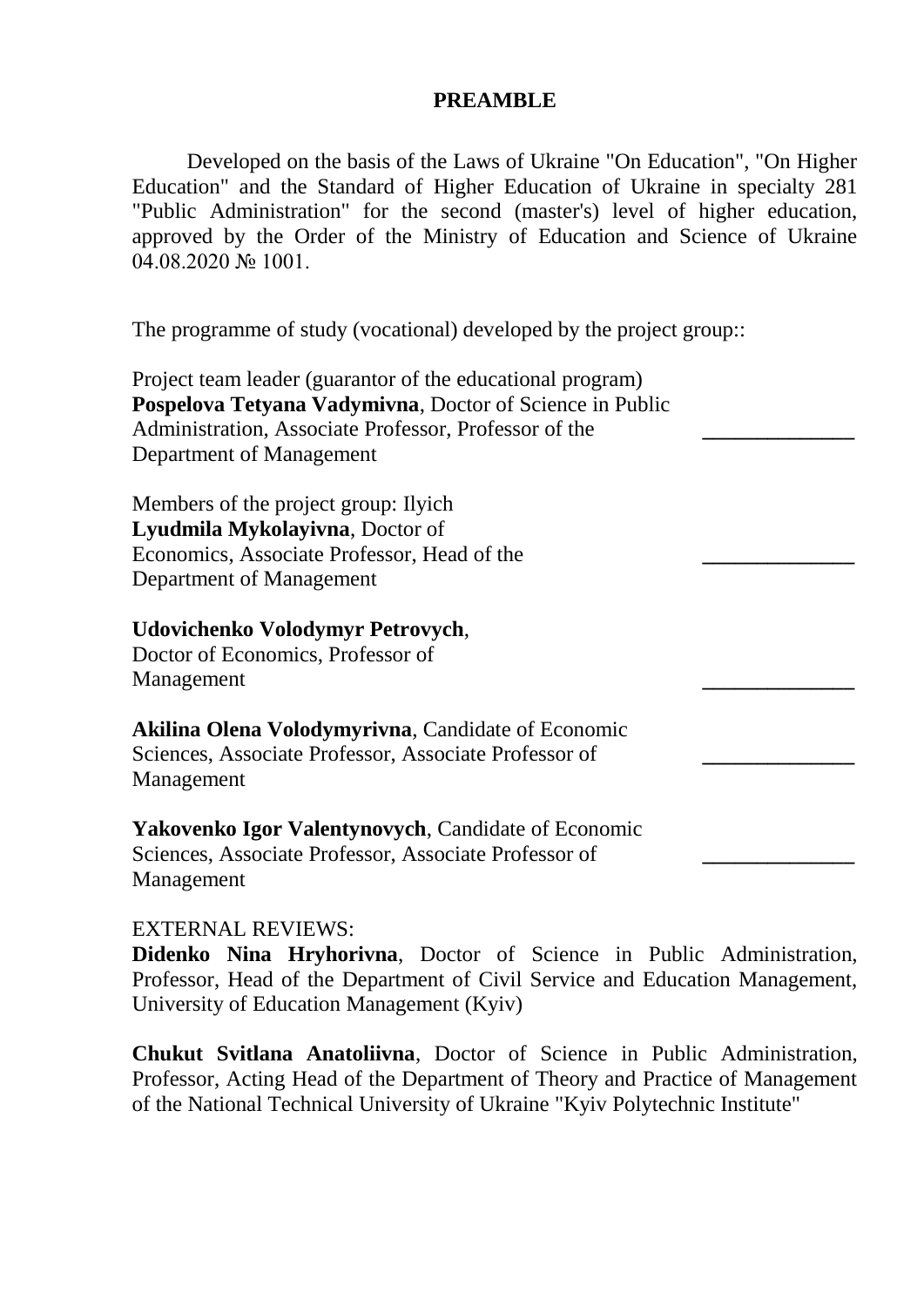### REVIEWS OF EMPLOYERS ' REPRESENTATIVES:

**Dekhtyarchuk Alexander Volodymyrovych** Executive Director of the Kyiv Regional Branch of the Association of Ukrainian Cities, People's Deputy of Ukraine of the VII Convocation

**Kendyukhov Alexander Volodymyrovych**, President of the Association for the Globalization of Education and Science SPACETIME, Doctor of Economics, Professor

**Natalia Pohrebna**, Acting Director of the Department of Economic Development and Trade of the Kyiv Regional State Administration, Master of Public Administration

**Educational program** put into effect on 01.09.2017 Term of revision of the educational program: once in 2 years.

## **Updated:**

| Date of review of the | 22.05.2019     | 17.06.2020     | 2020 |
|-----------------------|----------------|----------------|------|
| $EP/$ amendments to   |                |                |      |
| the EP                |                |                |      |
| Signature             |                |                |      |
| Name of the           | Pospelova T.V. | Pospelova T.V. |      |
| guarantor of EP       |                |                |      |

This program may not be reproduced or distributed in whole or in part without the permission of the Borys Grinchenko Kyiv University .

© Borys Grinchenko Kyiv University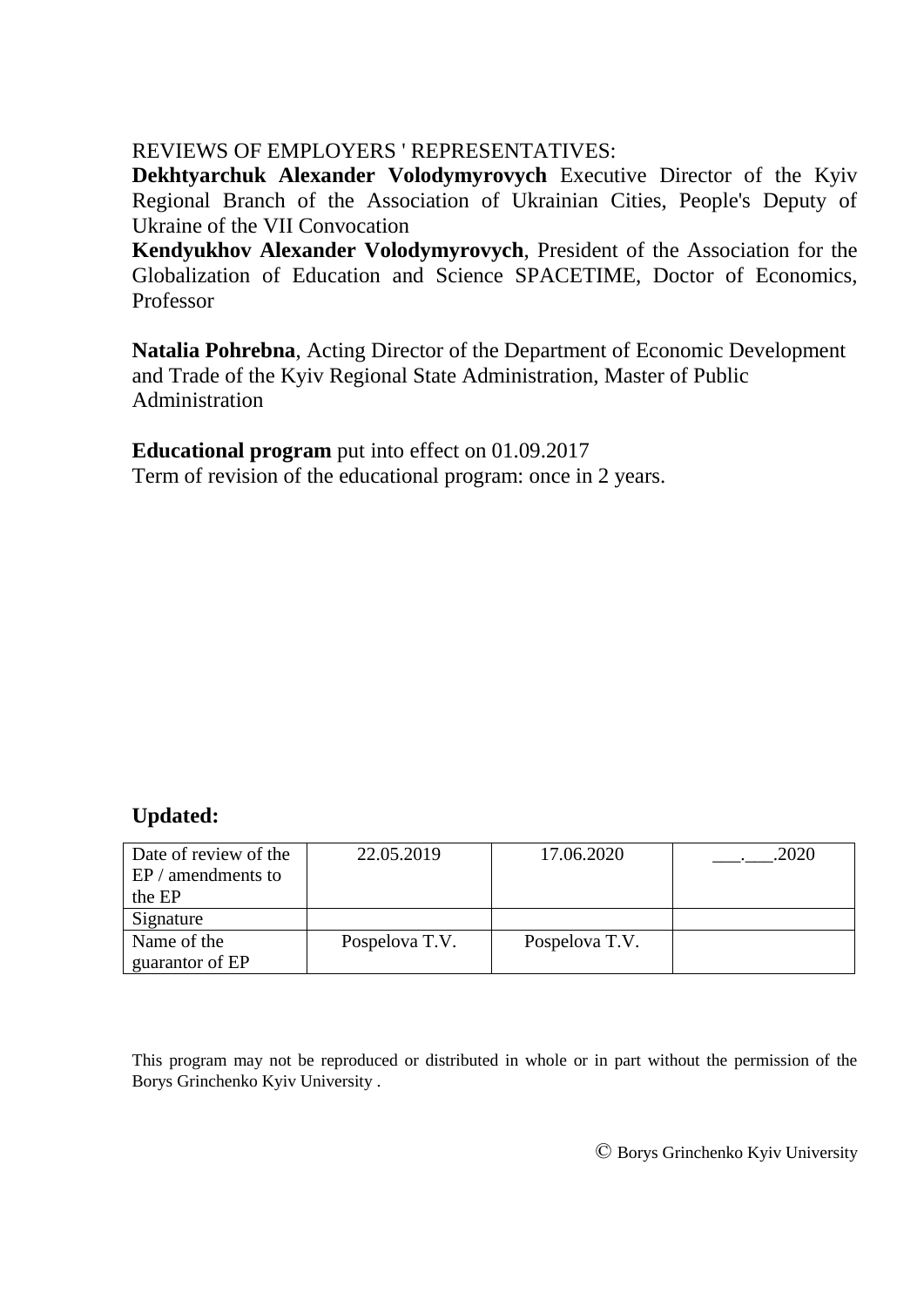### **JUSTIFICATION**

Changes to the educational and professional program are due to the need to coordinate the content of the educational and professional program 281.00.01 "Public Administration", approved by the decision of the Academic Council of Borys Grinchenko Kyiv University from 25.05.2017 protocol № 5 (order dated 26.05.2017 № 348), with changes approved by the decisions of the Academic Council of the Faculty of Information Technology and Management from 22.05.2019, protocol  $\mathbb{N}^{\circ}$  5 and 17.06.20 protocol  $\mathbb{N}^{\circ}$  6 and taking into account the order of the Ministry of Education and Science of Ukraine from 04.08.2020 № 1001. On approval of the standard of higher education for specialty 281 "Public Administration" for the second (master's) level of higher education.

In addition, structural reforms of public administration, civil service, local self-government and territorial organization of power have started in Ukraine since the development of the educational and professional program. The Cabinet of Ministers of Ukraine on May 10, 2018 approved a plan of measures to implement the "Concept of reforming the system of professional training of civil servants, heads of local state administrations, their first deputies and deputies, local government officials and deputies of local councils" № 342-r (hereinafter the Concept). Reforms of the education system put on the agenda the need to modernize the educational and professional program.

During the implementation of the educational and professional program, it was updated twice, namely, changes were made due to the reform processes and the availability of real resources to ensure the implementation of measures to implement the Concept. The changes concerned the clarification of the names of educational components, bringing them in line with modern content, filling the content modules and structural and logical sequence in the curriculum of higher education. The need for these changes was identified in the process: study of analytical documents and reports of the National Agency of Ukraine for Civil Service, the authorized public authority to form and operate a system of professional training of civil servants and local government officials; monitoring the quality of training of applicants; consultations with the heads of the practice bases; survey of students and graduates of the specialty "Public Administration" of Borys Grinchenko Kyiv University.

In accordance with the standard of higher education in the specialty 281 "Public Administration" for the second (master's) level of higher education, the following sections were developed and amended: general information about the educational program; list of graduate competencies; program learning outcomes; forms of certification of applicants for higher education.

These changes led to the development of a new version of the description of the educational and professional program.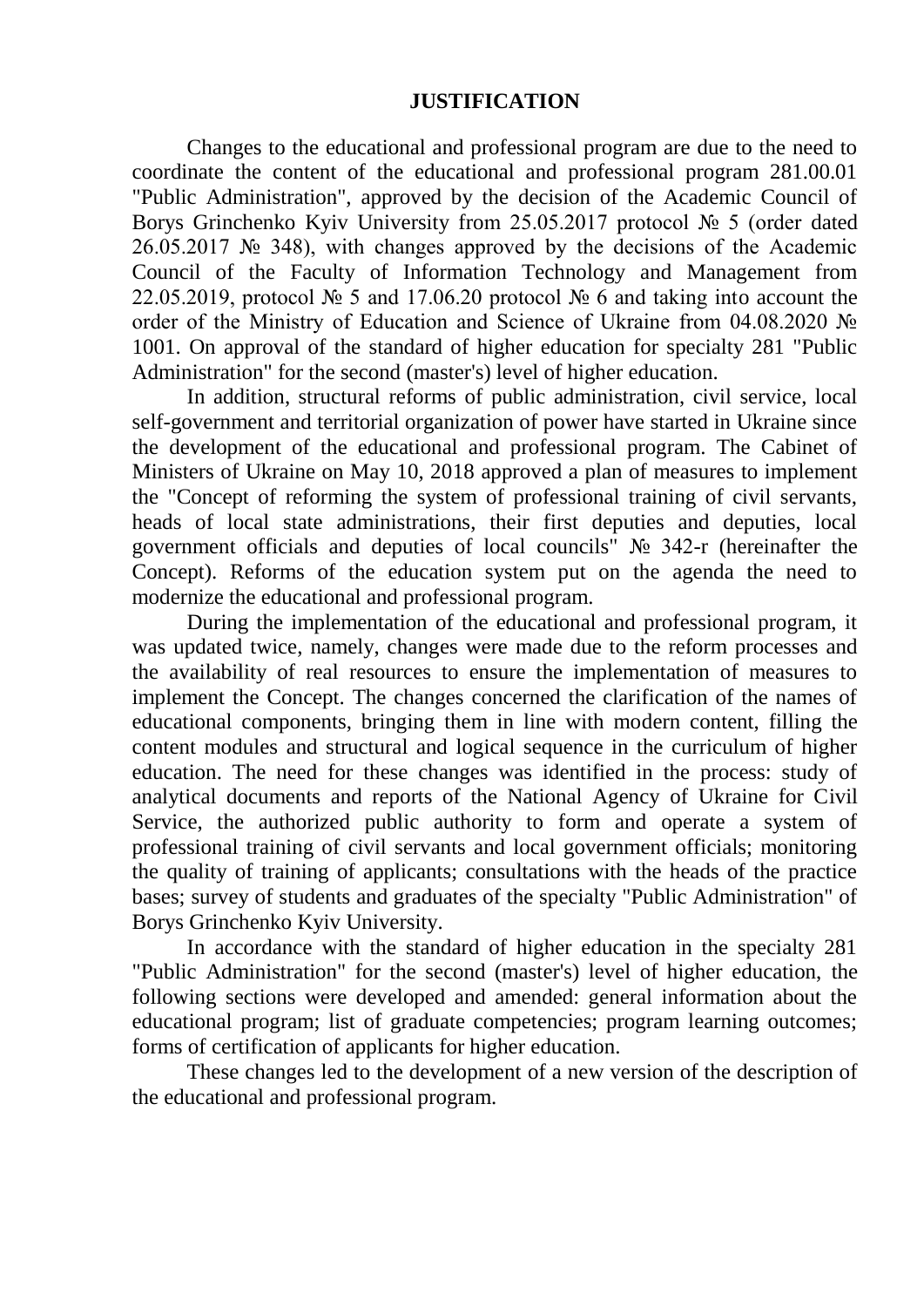## **І. Profile of the educational and professional program 281.00.01 "Public administration"**

| <b>General information</b><br>1.         |                                                                  |  |  |
|------------------------------------------|------------------------------------------------------------------|--|--|
| Full name of the institution of          | Borys Grinchenko Kyiv University                                 |  |  |
| higher education and                     | Faculty of Information Technology and Management                 |  |  |
| structural unit                          |                                                                  |  |  |
| Degree of higher education               | Degree: Master                                                   |  |  |
| and title of qualification               | Specialty: Public Administration                                 |  |  |
|                                          | Educational program: Public administration                       |  |  |
|                                          | Qualification: Master of Public Administration                   |  |  |
| The official name of the                 |                                                                  |  |  |
| educational program                      | 281.00.01 "Public administration"                                |  |  |
| Type of diploma and scope of             | Master's degree, single, 90 ECTS credits,                        |  |  |
| educational program                      | term of study 1 year 4 months                                    |  |  |
| Forms of education                       |                                                                  |  |  |
|                                          | External form of education                                       |  |  |
| Availability of accreditation            | National Agency for Quality Assurance in Higher Education.       |  |  |
|                                          | Ukraine.                                                         |  |  |
|                                          | Certificate of accreditation                                     |  |  |
|                                          | educational program "Public Administration"                      |  |  |
|                                          | in the specialty 281 "Public Administration", the second         |  |  |
|                                          | (master's) level                                                 |  |  |
|                                          | Decision $N_2$ 17 (3,154) dated 23.12.2019                       |  |  |
|                                          | Certificate № 100, validity of the certificate until 23.12.2024. |  |  |
| Cycle / level                            | HPK України - 7 level, FQ-EHEA - second period,                  |  |  |
|                                          | $EQF-LLL - 7$ level                                              |  |  |
| Prerequisites                            | Availability of a master's degree or educational qualification   |  |  |
|                                          | level of a specialist                                            |  |  |
| Language of instruction                  |                                                                  |  |  |
|                                          | Ukrainian                                                        |  |  |
| Validity of the educational              |                                                                  |  |  |
| program                                  | According to the accreditation period                            |  |  |
| Internet address of the                  | http://kubg.edu.ua/                                              |  |  |
| permanent placement of the               |                                                                  |  |  |
| description of the educational           |                                                                  |  |  |
| program                                  |                                                                  |  |  |
| 2-The purpose of the educational program |                                                                  |  |  |

Speciality 281 Public Administration and Management

Provide students with in-depth training in public administration and managment, with an emphasis on modern theories and approaches that have wide application in various fields of management science and practice; provide knowledge and form appropriate competencies for further education, development of research skills, professional activities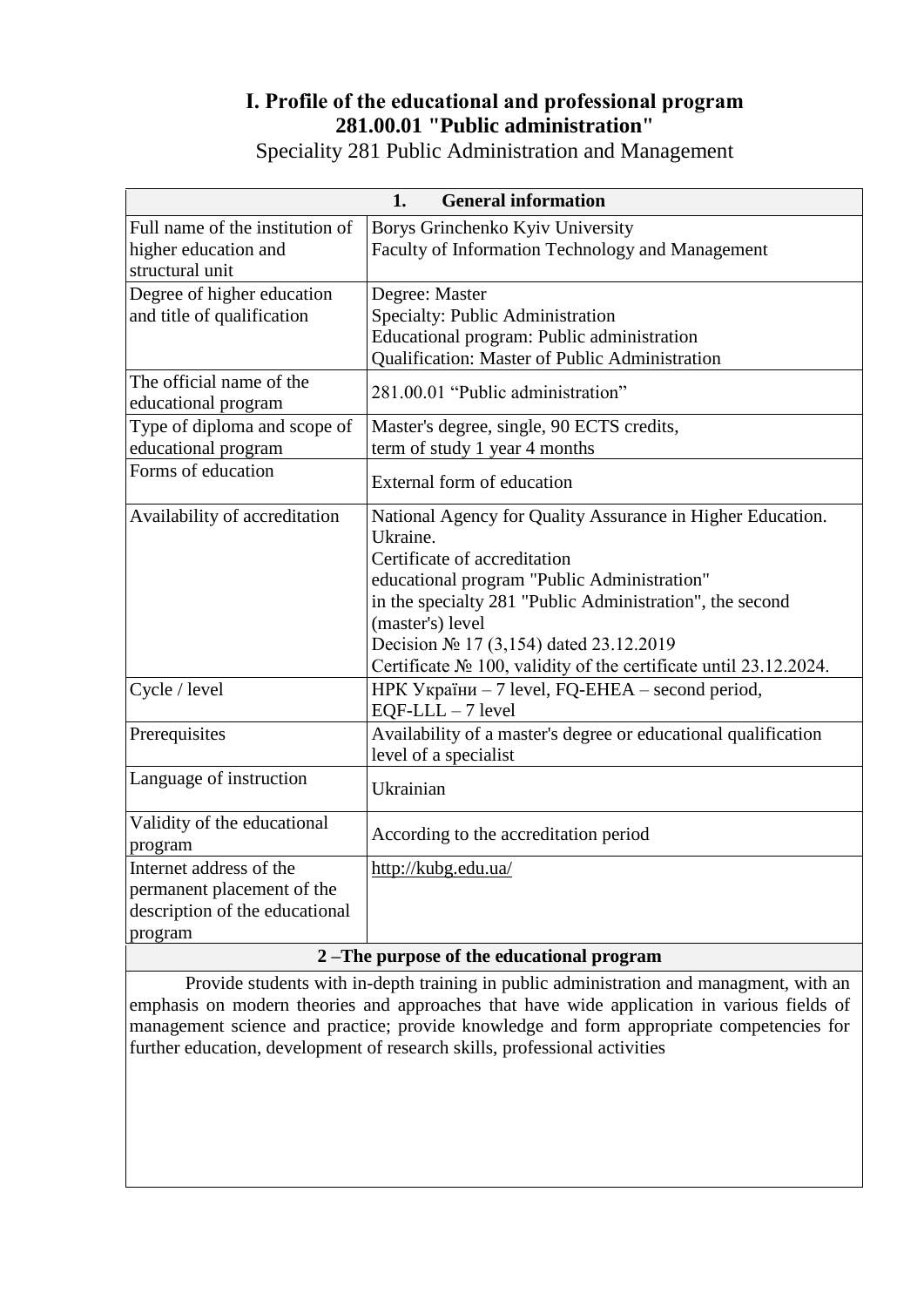| 3 – Characteristics of the educational program                |                                                                                                                                                                                                                                                                                                                                                                                                                                                                                                                                                                                                                                                  |  |  |  |
|---------------------------------------------------------------|--------------------------------------------------------------------------------------------------------------------------------------------------------------------------------------------------------------------------------------------------------------------------------------------------------------------------------------------------------------------------------------------------------------------------------------------------------------------------------------------------------------------------------------------------------------------------------------------------------------------------------------------------|--|--|--|
| Description of the subject<br>area                            | <b>Objects of study:</b> principles and regularities of functioning of the<br>system of public administration and administration as a set of<br>institutions of public administration, local self-government, civil<br>society in accordance with the functions and powers assigned to<br>them; relations, phenomena, processes, models and mechanisms<br>that characterize the manifestations of public administration and<br>administration at the highest, central, regional and local levels.<br><b>objectives:</b> training of specialists<br>Learning<br>in<br>public<br>administration and administration, able to solve complex problems |  |  |  |
|                                                               | and problems in the field of public administration.<br>Theoretical content of the subject area: scientific concepts<br>(theories) of public administration and administration, in particular<br>at the higher, central, regional and local levels of government.                                                                                                                                                                                                                                                                                                                                                                                 |  |  |  |
|                                                               | Methods, techniques and technologies: scientific knowledge,<br>and decision-making,<br>management<br>analytical<br>information<br>processing, institutional, instrumental, functional, organizational,<br>technological and legal support, e-government, systems analysis,<br>modeling, forecasting and design.                                                                                                                                                                                                                                                                                                                                  |  |  |  |
|                                                               | Tools and equipment: information and analytical tools, support<br>systems for making and implementing management decisions,<br>specialized software. The volume of the educational program is 90<br><b>ECTS</b> credits                                                                                                                                                                                                                                                                                                                                                                                                                          |  |  |  |
|                                                               | <b>Volume ratio of</b> general, professional and selective parts:<br>The obligatory part is 67 ECTS credits (74.4%).                                                                                                                                                                                                                                                                                                                                                                                                                                                                                                                             |  |  |  |
|                                                               | These lective part - $23$ ECTS credits $(25.6\%)$ is aimed at forming an<br>individual trajectory of applicants with the possibility of expanding<br>and deepening the professional competencies of the Master of<br>Public Administration.                                                                                                                                                                                                                                                                                                                                                                                                      |  |  |  |
| Orientation of the<br>educational program                     | General education in the field of public administration<br>Key words: public administration; public administration; public<br>policy; law in public administration; strategic management;<br>regional management; Local Government; HR-management in<br>public administration; state regulation of economic processes;<br>budget process; reforming the state and social system; state<br>social<br>humanitarian<br>management of<br>and<br>development;<br>communication policy; making management decisions                                                                                                                                    |  |  |  |
| Features of the program                                       | Applied orientation; internships in public authorities, local<br>governments in the structures of non-state actors of civil society<br>and public organizations                                                                                                                                                                                                                                                                                                                                                                                                                                                                                  |  |  |  |
| 4 - Suitability of graduates for employment and further study |                                                                                                                                                                                                                                                                                                                                                                                                                                                                                                                                                                                                                                                  |  |  |  |
| <b>Employment of graduates:</b>                               | The graduate is suitable for employment in organizations and<br>institutions operating in the field of public administration:                                                                                                                                                                                                                                                                                                                                                                                                                                                                                                                    |  |  |  |
|                                                               | in positions in central and local government;<br>in positions in local governments;<br>in positions in the structures of non-state actors of civil society<br>and public organizations;<br>in managerial positions and positions of specialists at                                                                                                                                                                                                                                                                                                                                                                                               |  |  |  |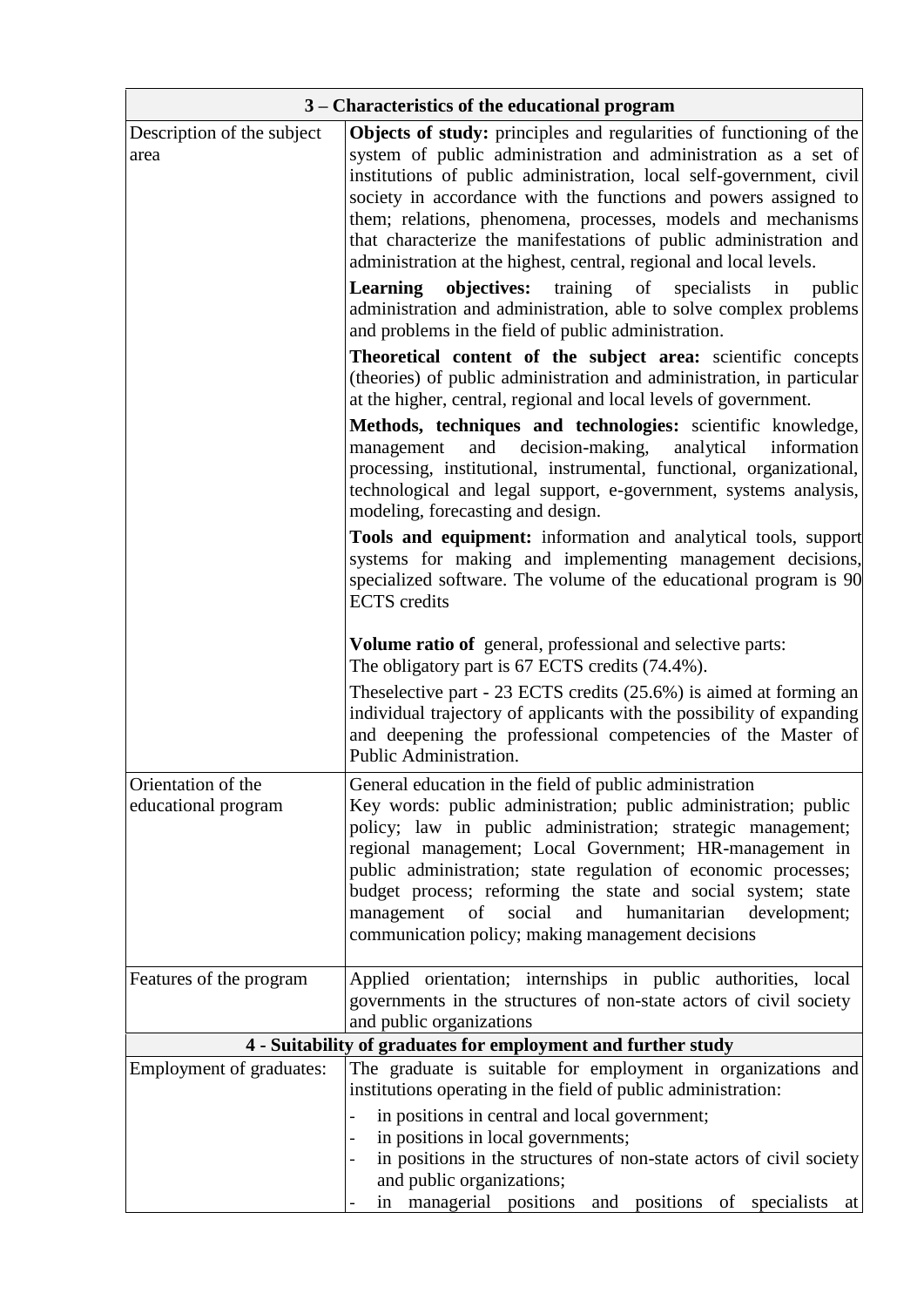|                                                         | enterprises, institutions and organizations of state<br>and<br>communal forms of ownership;<br>in managerial and administrative positions in international<br>organizations and their representations in Ukraine                                                                                                                                                                                                                                                                                                                                                 |  |
|---------------------------------------------------------|------------------------------------------------------------------------------------------------------------------------------------------------------------------------------------------------------------------------------------------------------------------------------------------------------------------------------------------------------------------------------------------------------------------------------------------------------------------------------------------------------------------------------------------------------------------|--|
| Academic rights of<br>graduates                         | Obtaining education at the third (educational and scientific) level of<br>higher education. Acquisition of additional qualifications in the<br>system of adult education                                                                                                                                                                                                                                                                                                                                                                                         |  |
|                                                         | 5 – Teaching and assessment                                                                                                                                                                                                                                                                                                                                                                                                                                                                                                                                      |  |
| Academic rights of<br>graduates                         | Based on the principles of student-centeredness and individual-<br>personal approach; implemented through research-based learning,<br>strengthening practical orientation and creative orientation in the<br>form of a combination of lectures, practical classes, independent<br>teaching and research work using elements of distance learning,<br>solving applied problems, project implementation, production<br>practices, preparation and defense of master's thesis                                                                                       |  |
| Evaluation                                              | Cumulative scoring and rating system, which provides for the<br>assessment of students for all types of classroom<br>and<br>extracurricular educational activities (current, modular,<br>final<br>control): written and oral exams, tests, testing, essays, oral<br>presentations, defense of practice reports, defense of master's<br>thesis and passing a single state qualification exam in the<br>specialty.                                                                                                                                                 |  |
|                                                         | 6 – Program competencies                                                                                                                                                                                                                                                                                                                                                                                                                                                                                                                                         |  |
| Integral competence                                     | Ability to solve complex problems and problems in the field of<br>public administration and / or in the learning process, which<br>involves research and / or innovation and is characterized by<br>uncertainty of conditions and requirements.                                                                                                                                                                                                                                                                                                                  |  |
| <b>General Competences</b><br>(GC)                      | GC01. Ability to abstract thinking, analysis and synthesis.<br>GC02. Ability to work in a team, motivate people and move<br>towards a common goal, be a leader, act socially and consciously.<br>GC03. Ability to develop and manage projects.<br>GC04. Ability to improve and develop professional, intellectual<br>and cultural levels.<br>GC05. Ability to make informed decisions and use modern<br>communication technologies<br>GC06. Ability to communicate professionally in a foreign<br>language.<br>GC07. Ability to generate new ideas (creativity). |  |
| Special<br>(professional, subject)<br>competencies (SC) | <b>SC01.</b> Ability to establish social interaction, cooperation, prevent<br>and resolve conflicts.<br>SC02. Ability to organize the activities of public administration<br>bodies and other public organizations.<br>SC03. Ability to organize information and analytical support of<br>management processes using modern information resources and<br>technologies, in particular to develop measures for the<br>implementation of e-government in various areas of public<br>administration.                                                                 |  |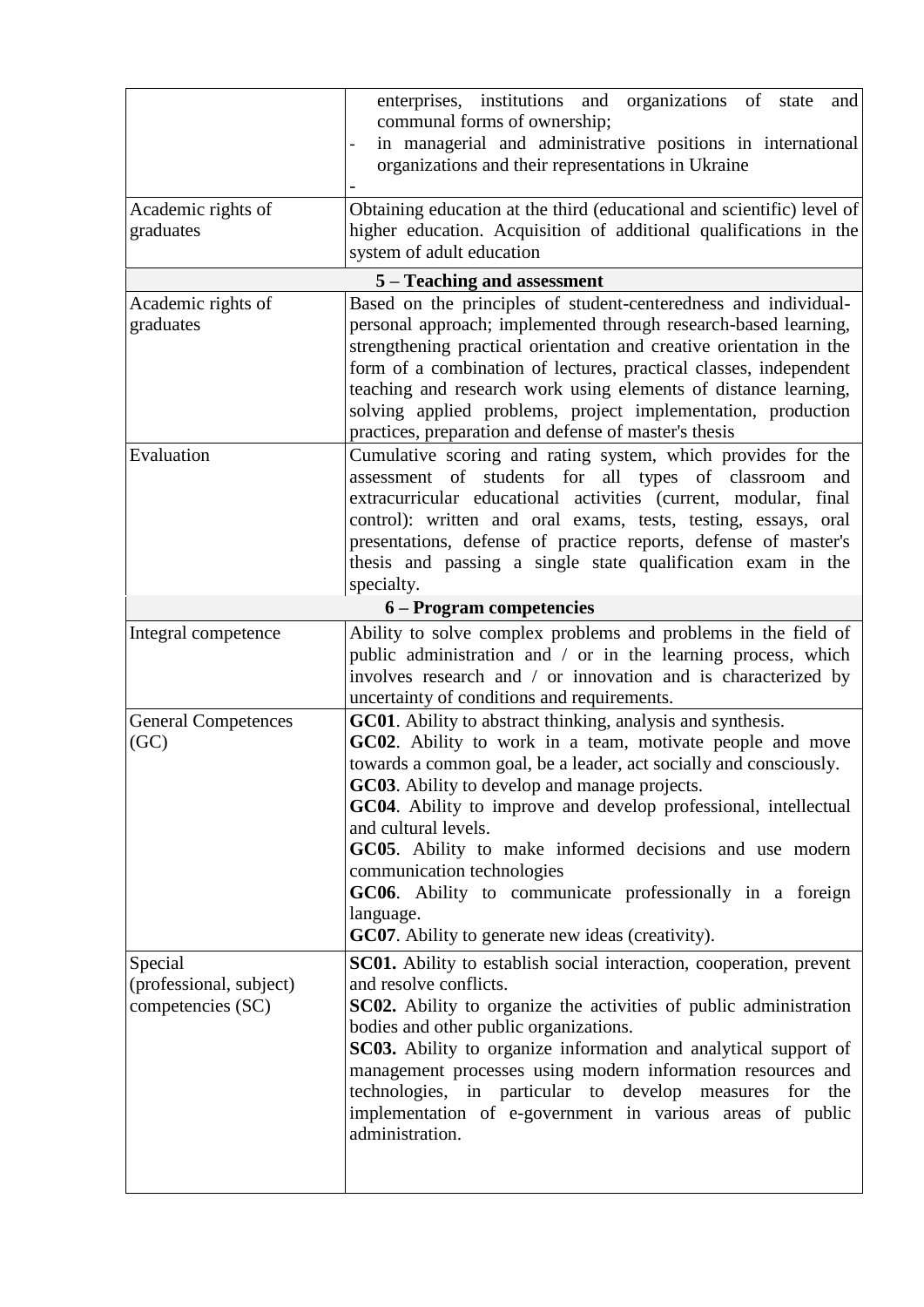| <b>SC04.</b> Ability to determine indicators of sustainable development      |
|------------------------------------------------------------------------------|
| at the higher, central, regional, local and organizational levels.           |
| <b>SC05.</b> Ability to represent public authorities in relations with other |
| state and local governments, public associations, enterprises,               |
| institutions and organizations, regardless of ownership, citizens            |
| and to establish effective communication with them.                          |
| SC06. Ability to carry out professional activities taking into               |
| account the needs of national security of Ukraine.                           |
| SC07. Ability to independently prepare draft regulations,                    |
| analytical reports, proposals, reports, provide expert assessment of         |
| regulations at various levels of public administration.                      |
| <b>SC08.</b> Ability to develop strategic documents for the development      |
| of socio-economic systems at the highest, central, regional, local           |
| and organizational levels.                                                   |
| <b>SC09.</b> Ability to carry out scientific and research activities in the  |
| field of public administration.                                              |
| SC10. Ability to make sound management decisions taking into                 |
| account issues of European and Euro-Atlantic integration.                    |
|                                                                              |

**7 – Program learning outcomes**

**PLO01**. Know the theoretical and applied principles of development and analysis of public policy, basics and technologies of management decision-making.

**PRN02.** Solve complex tasks of public administration, taking into account the requirements of legislation, identify legal conflicts and problems, develop draft regulations to eliminate.

**PLO03**. Know the basic principles of national security and be able to prevent and neutralize challenges and threats to the national interests of Ukraine within its professional competence.

**PLO04**. Use modern statistical methods, models, digital technologies, specialized software to solve complex problems of public administration.

**PLO05**. Identify priority areas for the implementation of e-government and the development of e-democracy.

**PLO06**. To carry out effective management of innovations, resources, risks, projects, changes, quality, to apply modern models, approaches and technologies, the international experience at designing and reorganization of administrative and general organizational structures.

**PLO07**. Be able to develop national / regional policy documents for the development of public administration, using systematic analysis and an integrated approach, as well as methods of teamwork.

**PLO08**. Be able to communicate effectively, argue their position, use modern information and communication technologies in the field of public administration and administration on the basis of social responsibility, legal and ethical norms.

**PLO09**. Communicate in a foreign language on professional topics, discuss problems of public administration and research results.

**PLO10**. Represent public administration bodies and other public organizations and present the results of their activities to specialists and the general public.

**PLO11**. Develop sound management decisions taking into account issues of European and Euro-Atlantic integration, take into account the goals, existing legislative, time and resource constraints, assess the political, social, economic and environmental consequences of solutions.

**PLO12.** Plan and carry out scientific and applied research in the field of public administration, including analysis of issues, setting goals and objectives, selection and use of theoretical and empirical research methods, analysis of its results, formulation of sound conclusions.

#### **8 – Resource support for program implementation**

| <b>Staffing</b> | The staffing of the educational program consists of the teaching  |
|-----------------|-------------------------------------------------------------------|
|                 | staff of the departments of the Faculty of Information Technology |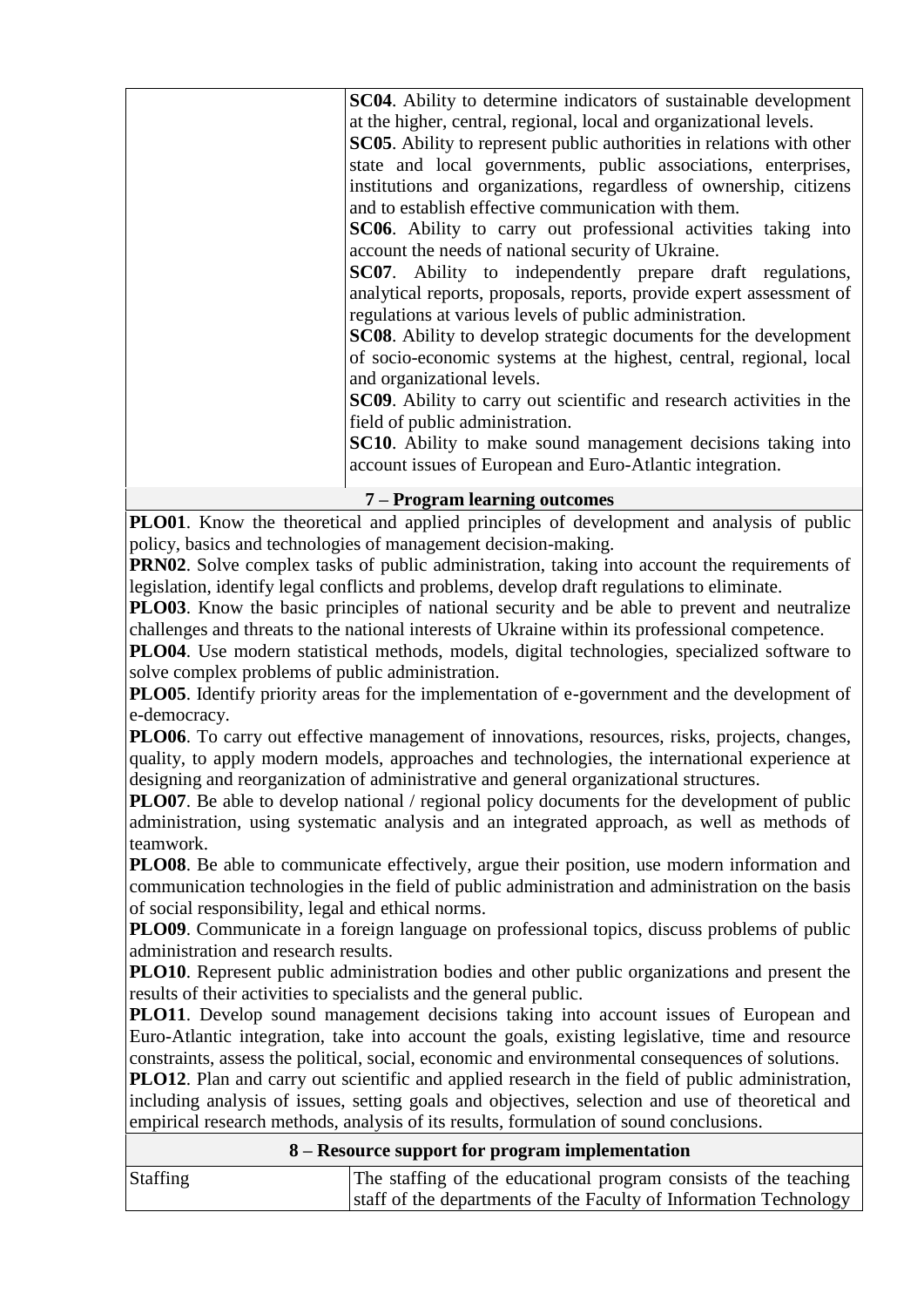|                            | and Management.                                                                                                                 |  |  |  |
|----------------------------|---------------------------------------------------------------------------------------------------------------------------------|--|--|--|
|                            | The practice-oriented nature of the educational-professional                                                                    |  |  |  |
|                            | program provides for the broad participation of specialists-                                                                    |  |  |  |
|                            | practitioners, corresponding to the direction of the program, which                                                             |  |  |  |
|                            | strengthens the synergetic connection of theoretical and practical                                                              |  |  |  |
|                            | training.<br>The guarantor of the educational program and the teaching staff                                                    |  |  |  |
|                            | that ensures its implementation meet the requirements set by the                                                                |  |  |  |
|                            | Licensing Conditions for the educational activities of educational                                                              |  |  |  |
|                            | institutions.                                                                                                                   |  |  |  |
|                            |                                                                                                                                 |  |  |  |
| Logistics                  | The organization of the educational process is provided primarily<br>by: area sufficient for all types of training sessions and |  |  |  |
|                            | extracurricular activities, in particular, most classrooms are                                                                  |  |  |  |
|                            | equipped with SMART-boards, projectors; e-learning system;                                                                      |  |  |  |
|                            | computer classes; the presence of a library and reading room with                                                               |  |  |  |
|                            | the necessary fund of educational and methodical literature;                                                                    |  |  |  |
|                            | modern technical equipment.                                                                                                     |  |  |  |
| Information and            | The official website of the Borys Grinchenko Kyiv University of                                                                 |  |  |  |
| educational and methodical | http://kubg.edu.ua contains information about the educational                                                                   |  |  |  |
| support                    | program, educational, scientific and educational activities,                                                                    |  |  |  |
|                            | structural subdivisions, admission rules, contacts.                                                                             |  |  |  |
|                            | The educational process is provided with educational and                                                                        |  |  |  |
|                            | methodical materials, both in printed form and in electronic form.                                                              |  |  |  |
|                            | Materials of educational and methodical providing (working                                                                      |  |  |  |
|                            | programs of educational disciplines, materials of seminar /                                                                     |  |  |  |
|                            | practical and independent work on disciplines, programs of                                                                      |  |  |  |
|                            | practices, system of control actions and criteria of estimation of                                                              |  |  |  |
|                            | knowledge of students), and also electronic educational courses of                                                              |  |  |  |
|                            | the educational program are stated in the E-environment in                                                                      |  |  |  |
|                            | Moodle system, which provides opportunities for distance                                                                        |  |  |  |
|                            | learning and independent work.                                                                                                  |  |  |  |
|                            | 9 – Academic mobility                                                                                                           |  |  |  |
| National credit mobility   |                                                                                                                                 |  |  |  |
| International credit       | The University is a participant in the European Union's Erasmus $+$                                                             |  |  |  |
| mobility                   | educational program.                                                                                                            |  |  |  |
| <b>Foreign training</b>    |                                                                                                                                 |  |  |  |
| applicants for higher      |                                                                                                                                 |  |  |  |
| education                  |                                                                                                                                 |  |  |  |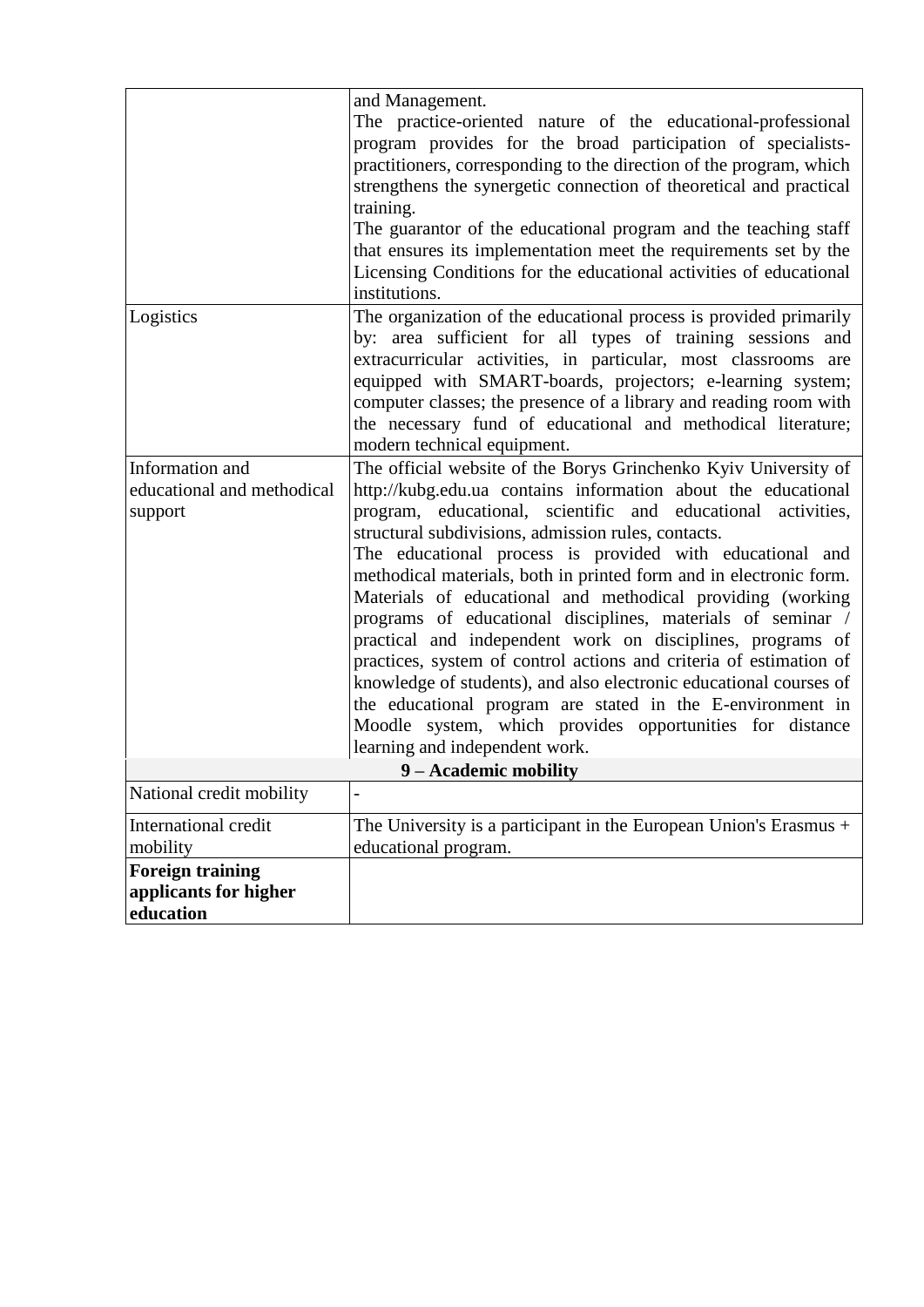### **II. List of components of the educational and professional program and their logical sequence**

| Component                                     | Code                                             | Components of the educational program                     | Number         | Form of final |
|-----------------------------------------------|--------------------------------------------------|-----------------------------------------------------------|----------------|---------------|
| code                                          | (n/a,                                            | (academic disciplines, course projects                    | of credits     | control       |
|                                               | pr., at.)                                        | (works), practices, qualification work)                   |                |               |
| 1                                             | $\overline{2}$                                   | 3                                                         | 4              | 5             |
|                                               |                                                  | <b>Obligatory components of educational program</b>       |                |               |
| OC 1                                          | ОДЗ.01                                           | Improving the civil servant's efficiency                  | 4              | Credit        |
| $\overline{OC2}$                              | ОДЗ.02                                           | Research methodology in public                            | $\overline{4}$ | Credit        |
|                                               |                                                  | administration                                            |                |               |
| OC <sub>3</sub>                               | ОДЗ.03                                           | Foreign language for professional purposes                | $\overline{4}$ | Exam          |
| OC <sub>4</sub>                               | ОДФ.01                                           | HR-management in public administration                    | $\overline{4}$ |               |
| OC <sub>5</sub>                               | ОДФ.02                                           | Public policy: analysis and implementation                | $\overline{4}$ | Credit        |
|                                               |                                                  | mechanisms                                                |                |               |
| OC <sub>6</sub>                               | ОДФ.03                                           | Law in public administration                              | $\overline{4}$ | Credit        |
| OC7                                           | ОДФ.04                                           | State regulation of economic processes                    | $\overline{4}$ | Credit        |
| OC <sub>8</sub>                               | ОДФ.06                                           | Budget process in Ukraine                                 | $\overline{4}$ | Credit        |
| OC <sub>9</sub>                               | ОДФ.07                                           | Modern concepts of reforming the state                    | $\overline{4}$ | Exam          |
|                                               |                                                  | and social system                                         |                |               |
| <b>OC</b> 10                                  | ОДФ.08                                           | Strategic management                                      | $\overline{4}$ | Exam          |
| <b>OC</b> 11                                  | ОДФ.09                                           | State Administration of Social and                        | $\overline{4}$ | Credit        |
|                                               |                                                  | Humanitarian Development                                  |                |               |
| <b>OC</b> 12                                  | ОДФ.10                                           | Communicative policy in public                            | $\overline{4}$ | Credit        |
|                                               |                                                  | administration                                            |                |               |
| <b>OC13</b>                                   | ОДФ.11                                           | Making management decisions in public                     | $\overline{4}$ | Credit        |
|                                               |                                                  | administration                                            |                |               |
| <b>OC</b> 14                                  | $O\Pi.1$                                         | Production (expert-analytical) practice                   | 9              | Credit        |
| OC 15                                         | OA.1                                             | Execution and defense of a master's thesis                | $\frac{5}{1}$  | Graduation    |
| <b>OC</b> 16                                  | OA.2                                             | The state qualification exam in the                       |                | Exam          |
|                                               |                                                  | specialty                                                 |                |               |
|                                               | The total amount of oblogatory components:<br>67 |                                                           |                |               |
| <b>Elective components of EP (addition 1)</b> |                                                  |                                                           |                |               |
| 1.                                            |                                                  | Elective block 1 - "State regulation of city development" |                |               |
| <b>EC</b> 1.1                                 |                                                  | ВДС 1.1.   Institutional mechanism of state regional      | $\overline{4}$ | Credit        |
|                                               |                                                  | policy in the conditions of decentralization              |                |               |
| <b>EC</b> 1.2                                 | ВДС 1.2.                                         | Regional development strategy                             | 5              | Credit        |
| EC 1.3                                        | ВДС 1.3.                                         | Sustainable development of the region                     | $\overline{4}$ | Credit        |
|                                               |                                                  | (city)                                                    |                |               |
| EC 1.4                                        | ВДС 1.4.                                         | Public procurement                                        | 4              | Credit        |
| EC 1.5                                        | ВДС 1.5.                                         | Work practice (specialization)                            | 6              | Credit        |
|                                               |                                                  | total                                                     | 23             |               |
| 2.                                            |                                                  | Elective block 2 - "E-government"                         |                |               |
| <b>EC 2.1</b>                                 | ВДС 2.1.                                         | Conceptual principles of e-government                     | $\overline{4}$ | Credit        |
| EC 2.2                                        | ВДС 2.2.                                         | Information technology infrastructure of e-               | $\overline{5}$ | Credit        |
|                                               |                                                  | government                                                |                |               |
| <b>EC 2.3</b>                                 | ВДС 2.3.                                         | Organizational and legal support of e-                    | $\overline{4}$ | Credit        |
|                                               |                                                  | government in Ukraine                                     |                |               |

# **II.1. List of educational components**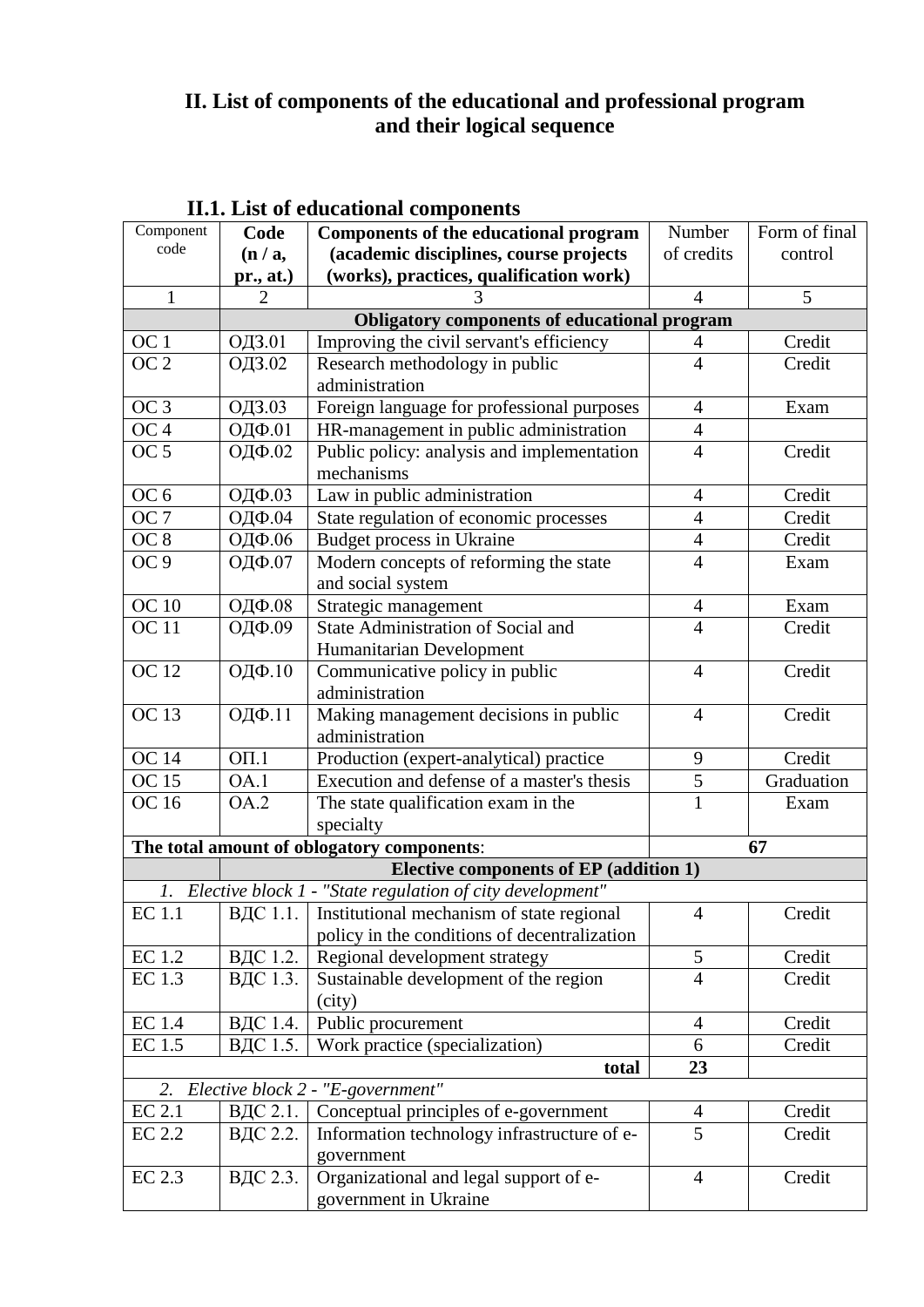| $EC$ 2.4                                                 | ВДС 2.4 | Electronic democracy and electronic state |    | Credit |
|----------------------------------------------------------|---------|-------------------------------------------|----|--------|
| EC 2.5                                                   | ВДС 2.5 | Work practice (specialization)            | h  | Credit |
|                                                          |         | total                                     | 23 |        |
| 3. Elective block 3 - Choice from the catalog of courses |         |                                           |    |        |
| EC <sub>3</sub>                                          | ВДС 3   | (the student chooses disciplines for the  | 23 | Credit |
|                                                          |         | appropriate number of credits)            |    |        |
| The total amount of sample components                    |         |                                           | 23 |        |
| TOTAL VOLUME OF THE EDUCATIONAL PROGRAM                  |         |                                           | 90 |        |

# **2.2. Structural logical scheme of educational program**

| 1 semester                       | 2 semester                                 | 3 semester                       |
|----------------------------------|--------------------------------------------|----------------------------------|
| 30 credits                       | 30 credits                                 | 30 credits                       |
| Improving the civil servant's    | Research methodology in                    |                                  |
| efficiency                       | public administration                      |                                  |
| (4 credits)                      | (4 credits)                                |                                  |
| HR-management in public          |                                            |                                  |
| administration                   |                                            |                                  |
| (4 credits)                      |                                            |                                  |
| Public policy: analysis and      | Modern concepts of reforming               |                                  |
| implementation mechanisms        | the state and social system (4)            |                                  |
| (4 credits)                      | credits)                                   |                                  |
| Law in public administration     |                                            |                                  |
| (4 credits)                      |                                            |                                  |
| State regulation of economic     | <b>State Administration of Social</b>      |                                  |
| processes                        | and Humanitarian                           |                                  |
| (4 credits)                      | Development                                |                                  |
|                                  | (4 credits)                                |                                  |
|                                  | Foreign language for professional purposes |                                  |
|                                  | (4 credits)                                |                                  |
| <b>Budget process in Ukraine</b> | Strategic management                       |                                  |
| $(4 \text{ credits})$            | (4 credits)                                |                                  |
| Communicative policy in          | Making management                          |                                  |
| public administration            | decisions in public                        |                                  |
| (4 credits)                      | administration                             |                                  |
|                                  | (4 credits)                                |                                  |
|                                  | Elective courses (8 credits)               | <b>Elective disciplines</b>      |
|                                  |                                            | (9 credits)                      |
|                                  |                                            | Industrial (specialization)      |
|                                  |                                            | practice (6 credits)             |
|                                  |                                            | Production                       |
|                                  |                                            | (expert-analytical)              |
|                                  |                                            | practice (9 credits)             |
|                                  |                                            | Preparation and defense of a     |
|                                  |                                            | master's thesis (5 credits)      |
|                                  |                                            | Unified state qualification      |
|                                  |                                            | exam in the specialty (1 credit) |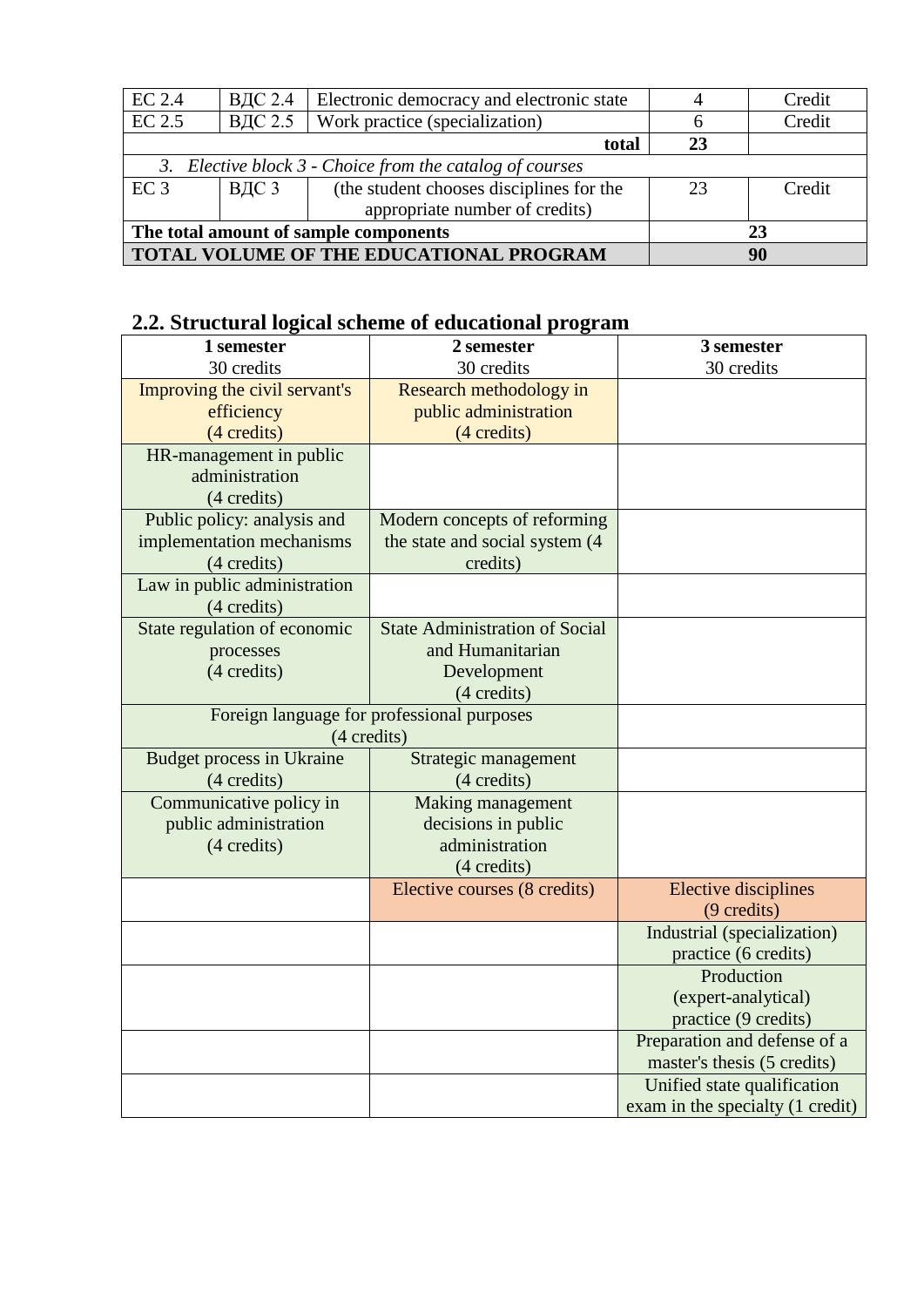### **ІІІ. Form of certification of applicants for higher education**

Certification of applicants for higher education educational and professional program 281.00.01 "Public Administration" is carried out in the following forms:

- $\checkmark$  defense of qualifying master's thesis;
- $\checkmark$  the state qualification exam in the specialty.

Qualifying master's thesis involves solving a complex problem or problem in the field of public administration and administration, which involves research and / or innovation and is characterized by uncertainty of conditions and requirements.

The qualifying master's thesis must be tested for plagiarism and published on the University website (in the repository).

The state qualifying exam evaluates the compliance of learning outcomes with the requirements of the Standard of Higher Education of Ukraine in specialty 281 "Public Administration" for the second (master's) level of higher education, approved by the Order of the Ministry of Education and Science of Ukraine from 04.08.2020 № 1001 and meets the organizational requirements for a single state qualifying exam, which are established by law.

Certification is carried out openly and publicly.

Execution of the educational-professional program in full ends with the issuance to the graduate of a standard document on awarding him a master's degree with the qualification: Master of Public Administration.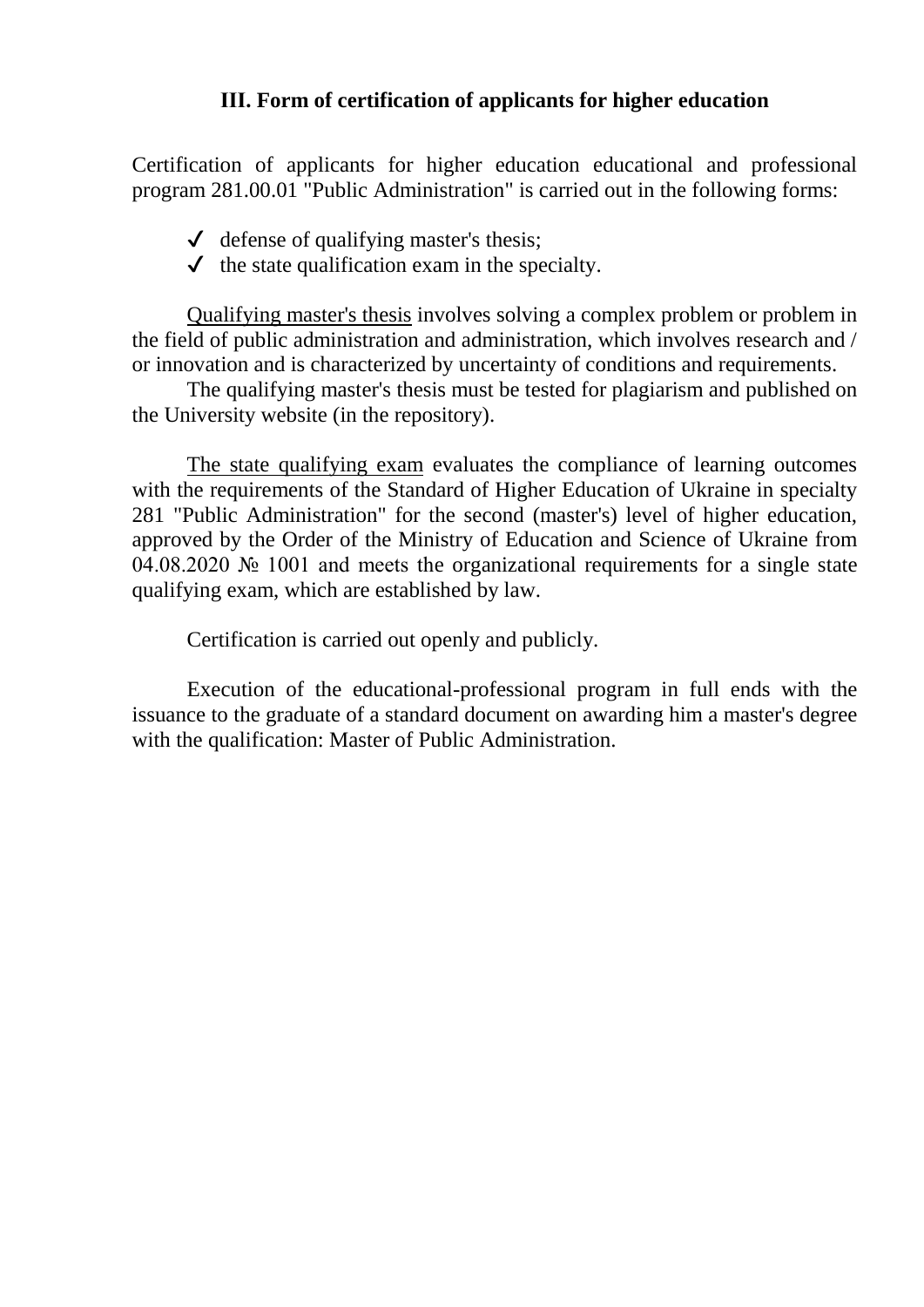## **IV. Matrix of correspondence of program competences to components of the educational program**

|              | $\mathbf C$<br>$\mathbf C$<br>$\mathbf{1}$ | $\mathbf C$<br>$\mathbf C$<br>$\overline{2}$ | $\mathbf C$<br>$\mathbf C$<br>$\overline{\mathbf{3}}$ | $\mathbf C$<br>$\mathbf C$<br>$\overline{\mathbf{4}}$ | $\mathbf C$<br>$\mathbf C$<br>5 | $\mathbf C$<br>$\mathbf C$<br>6 | $\mathbf C$<br>$\mathbf C$<br>$\overline{7}$ | $\mathbf C$<br>$\mathbf C$<br>8 | $\mathbf C$<br>$\mathbf C$<br>9 | $\mathbf C$<br>$\mathbf C$<br>$\mathbf{1}$<br>$\boldsymbol{0}$ | $\mathbf C$<br>$\mathbf C$<br>$\mathbf{1}$<br>$\mathbf{1}$ | $\mathbf C$<br>$\mathbf C$<br>$\mathbf{1}$<br>$\overline{2}$ | $\mathbf C$<br>$\mathbf C$<br>$\mathbf{1}$<br>3 | $\mathbf C$<br>$\mathbf C$<br>$\mathbf{1}$<br>$\overline{\mathbf{4}}$ | $\mathbf C$<br>$\mathbf C$<br>1<br>5 | $\mathbf C$<br>$\mathbf C$<br>1<br>6 |
|--------------|--------------------------------------------|----------------------------------------------|-------------------------------------------------------|-------------------------------------------------------|---------------------------------|---------------------------------|----------------------------------------------|---------------------------------|---------------------------------|----------------------------------------------------------------|------------------------------------------------------------|--------------------------------------------------------------|-------------------------------------------------|-----------------------------------------------------------------------|--------------------------------------|--------------------------------------|
| <b>GC 01</b> | $\bullet$                                  | $\bullet$                                    |                                                       | $\bullet$                                             | $\bullet$                       | $\bullet$                       | $\bullet$                                    | $\bullet$                       |                                 | $\bullet$                                                      | $\bullet$                                                  |                                                              | $\bullet$                                       |                                                                       |                                      | $\bullet$                            |
| GC 02        | $\bullet$                                  |                                              |                                                       | $\bullet$                                             | $\bullet$                       |                                 |                                              |                                 |                                 |                                                                |                                                            |                                                              | $\bullet$                                       |                                                                       |                                      |                                      |
| GC 03        |                                            |                                              |                                                       |                                                       | $\bullet$                       |                                 | $\bullet$                                    |                                 |                                 | $\bullet$                                                      |                                                            |                                                              | $\bullet$                                       | $\bullet$                                                             | $\bullet$                            | $\bullet$                            |
| GC 04        | $\bullet$                                  |                                              |                                                       | $\bullet$                                             | $\bullet$                       |                                 |                                              | $\bullet$                       |                                 |                                                                |                                                            | $\bullet$                                                    | $\bullet$                                       | $\bullet$                                                             | $\bullet$                            |                                      |
| GC 05        | $\bullet$                                  |                                              |                                                       | $\bullet$                                             | $\bullet$                       |                                 |                                              | $\bullet$                       |                                 |                                                                |                                                            |                                                              | $\bullet$                                       | $\bullet$                                                             | $\bullet$                            | $\bullet$                            |
| $\rm GC$ 06  |                                            |                                              | $\bullet$                                             |                                                       |                                 |                                 |                                              |                                 |                                 |                                                                |                                                            |                                                              |                                                 |                                                                       |                                      |                                      |
| GC 07        | $\bullet$                                  |                                              |                                                       | $\bullet$                                             | $\bullet$                       |                                 |                                              |                                 | $\bullet$                       | $\bullet$                                                      |                                                            | $\bullet$                                                    | $\bullet$                                       |                                                                       |                                      | $\bullet$                            |
| <b>SC01</b>  | $\bullet$                                  |                                              |                                                       | $\bullet$                                             |                                 |                                 |                                              | $\bullet$                       | $\bullet$                       |                                                                |                                                            | $\bullet$                                                    | $\bullet$                                       | $\bullet$                                                             | $\bullet$                            |                                      |
| <b>SC 02</b> |                                            |                                              |                                                       |                                                       | $\bullet$                       |                                 |                                              |                                 | $\bullet$                       |                                                                |                                                            | $\bullet$                                                    | $\bullet$                                       |                                                                       |                                      |                                      |
| <b>SC 03</b> |                                            | $\bullet$                                    |                                                       |                                                       |                                 | $\bullet$                       |                                              | $\bullet$                       |                                 | $\bullet$                                                      |                                                            |                                                              |                                                 | $\bullet$                                                             | $\bullet$                            | $\bullet$                            |
| <b>SC 04</b> |                                            |                                              |                                                       |                                                       | $\bullet$                       |                                 | $\bullet$                                    | $\bullet$                       |                                 | $\bullet$                                                      | $\bullet$                                                  |                                                              | $\bullet$                                       |                                                                       |                                      | $\bullet$                            |
| <b>SC 05</b> |                                            |                                              |                                                       |                                                       |                                 |                                 |                                              |                                 |                                 |                                                                |                                                            | $\bullet$                                                    |                                                 |                                                                       |                                      | $\bullet$                            |
| <b>SC 06</b> |                                            |                                              |                                                       |                                                       | $\bullet$                       | $\bullet$                       | $\bullet$                                    |                                 | $\bullet$                       | $\bullet$                                                      | $\bullet$                                                  |                                                              | $\bullet$                                       |                                                                       |                                      | $\bullet$                            |
| <b>SC 07</b> |                                            |                                              |                                                       | $\bullet$                                             | $\bullet$                       | $\bullet$                       | $\bullet$                                    |                                 | $\bullet$                       |                                                                |                                                            | $\bullet$                                                    |                                                 | $\bullet$                                                             | $\bullet$                            | $\bullet$                            |
| <b>SC 08</b> |                                            |                                              |                                                       | $\bullet$                                             | $\bullet$                       |                                 | $\bullet$                                    |                                 | $\bullet$                       | $\bullet$                                                      | $\bullet$                                                  |                                                              |                                                 | $\bullet$                                                             | ●                                    |                                      |
| <b>SC 09</b> |                                            | $\bullet$                                    |                                                       |                                                       |                                 |                                 |                                              | $\bullet$                       |                                 |                                                                |                                                            |                                                              |                                                 | $\bullet$                                                             |                                      | $\bullet$                            |
| <b>CK10</b>  |                                            |                                              |                                                       |                                                       |                                 |                                 |                                              |                                 | $\bullet$                       | $\bullet$                                                      |                                                            |                                                              | $\bullet$                                       | $\bullet$                                                             | $\bullet$                            | $\bullet$                            |

# **V. Matrix of correspondence of programme learning outcomes (PLO) and relevant components of the components of educational program**

|               | $\overline{C}$<br>$\mathbf C$<br>1 | $\mathbf C$<br>$\mathbf C$<br>$\boldsymbol{2}$ | $\mathbf C$<br>$\mathbf C$<br>3 | $\mathbf C$<br>$\mathbf C$<br>$\overline{\mathbf{4}}$ | $\mathbf C$<br>$\mathbf C$<br>5 | $\mathbf C$<br>$\mathbf C$<br>6 | $\mathbf C$<br>$\mathbf C$<br>$\overline{7}$ | $\mathbf C$<br>$\mathbf C$<br>8 | $\mathbf C$<br>$\mathbf C$<br>9 | $\mathbf C$<br>$\mathbf C$<br>10 | $\mathbf C$<br>$\mathbf C$<br>11 | $\mathbf C$<br>$\mathbf C$<br>12 | $\mathbf C$<br>$\mathbf C$<br>13 | $\mathbf C$<br>$\mathbf C$<br>14 | $\mathbf C$<br>$\mathbf C$<br>15 | $\mathbf C$<br>$\mathbf C$<br>16 |
|---------------|------------------------------------|------------------------------------------------|---------------------------------|-------------------------------------------------------|---------------------------------|---------------------------------|----------------------------------------------|---------------------------------|---------------------------------|----------------------------------|----------------------------------|----------------------------------|----------------------------------|----------------------------------|----------------------------------|----------------------------------|
| <b>PLO 01</b> |                                    |                                                |                                 | $\bullet$                                             | $\bullet$                       |                                 |                                              | $\bullet$                       | $\bullet$                       |                                  |                                  |                                  | $\bullet$                        | $\bullet$                        | $\bullet$                        | $\bullet$                        |
| <b>PLO 02</b> |                                    |                                                |                                 | $\bullet$                                             |                                 |                                 |                                              |                                 | $\bullet$                       |                                  | $\bullet$                        | $\bullet$                        | $\bullet$                        | $\bullet$                        | $\bullet$                        |                                  |
| <b>PLO 03</b> |                                    |                                                |                                 |                                                       | $\bullet$                       | 0                               |                                              |                                 |                                 | $\bullet$                        | $\bullet$                        |                                  | $\bullet$                        |                                  |                                  | $\bullet$                        |
| <b>PLO 04</b> |                                    | $\bullet$                                      |                                 | $\bullet$                                             |                                 |                                 |                                              |                                 |                                 | $\bullet$                        |                                  |                                  | $\bullet$                        | $\bullet$                        | $\bullet$                        | $\bullet$                        |
| <b>PLO 05</b> |                                    |                                                |                                 |                                                       |                                 |                                 |                                              |                                 | $\bullet$                       |                                  |                                  |                                  |                                  |                                  |                                  | $\bullet$                        |
| <b>PLO 06</b> |                                    |                                                |                                 | $\bullet$                                             |                                 |                                 | $\bullet$                                    |                                 | $\bullet$                       |                                  |                                  |                                  | $\bullet$                        | $\bullet$                        | $\bullet$                        |                                  |
| <b>PLO 07</b> |                                    |                                                |                                 | $\bullet$                                             | ●                               |                                 | $\bullet$                                    | $\bullet$                       |                                 | $\bullet$                        | $\bullet$                        |                                  |                                  | $\bullet$                        |                                  | ●                                |
| <b>PLO 08</b> | $\bullet$                          |                                                |                                 | $\bullet$                                             | $\bullet$                       |                                 |                                              |                                 |                                 |                                  |                                  | $\bullet$                        | $\bullet$                        |                                  | $\bullet$                        | $\bullet$                        |
| <b>PLO 09</b> |                                    |                                                | $\bullet$                       |                                                       |                                 |                                 |                                              |                                 |                                 |                                  |                                  |                                  |                                  |                                  |                                  |                                  |
| <b>PLO 10</b> |                                    |                                                |                                 | $\bullet$                                             |                                 |                                 |                                              |                                 |                                 |                                  |                                  | $\bullet$                        |                                  |                                  | $\bullet$                        |                                  |
| <b>PLO 11</b> |                                    |                                                |                                 |                                                       |                                 | $\bullet$                       |                                              |                                 |                                 |                                  | $\bullet$                        | $\bullet$                        | $\bullet$                        | $\bullet$                        | $\bullet$                        | $\bullet$                        |
| <b>PLO 12</b> |                                    |                                                |                                 |                                                       | ●                               |                                 |                                              | $\bullet$                       |                                 |                                  |                                  |                                  |                                  | $\bullet$                        | ●                                |                                  |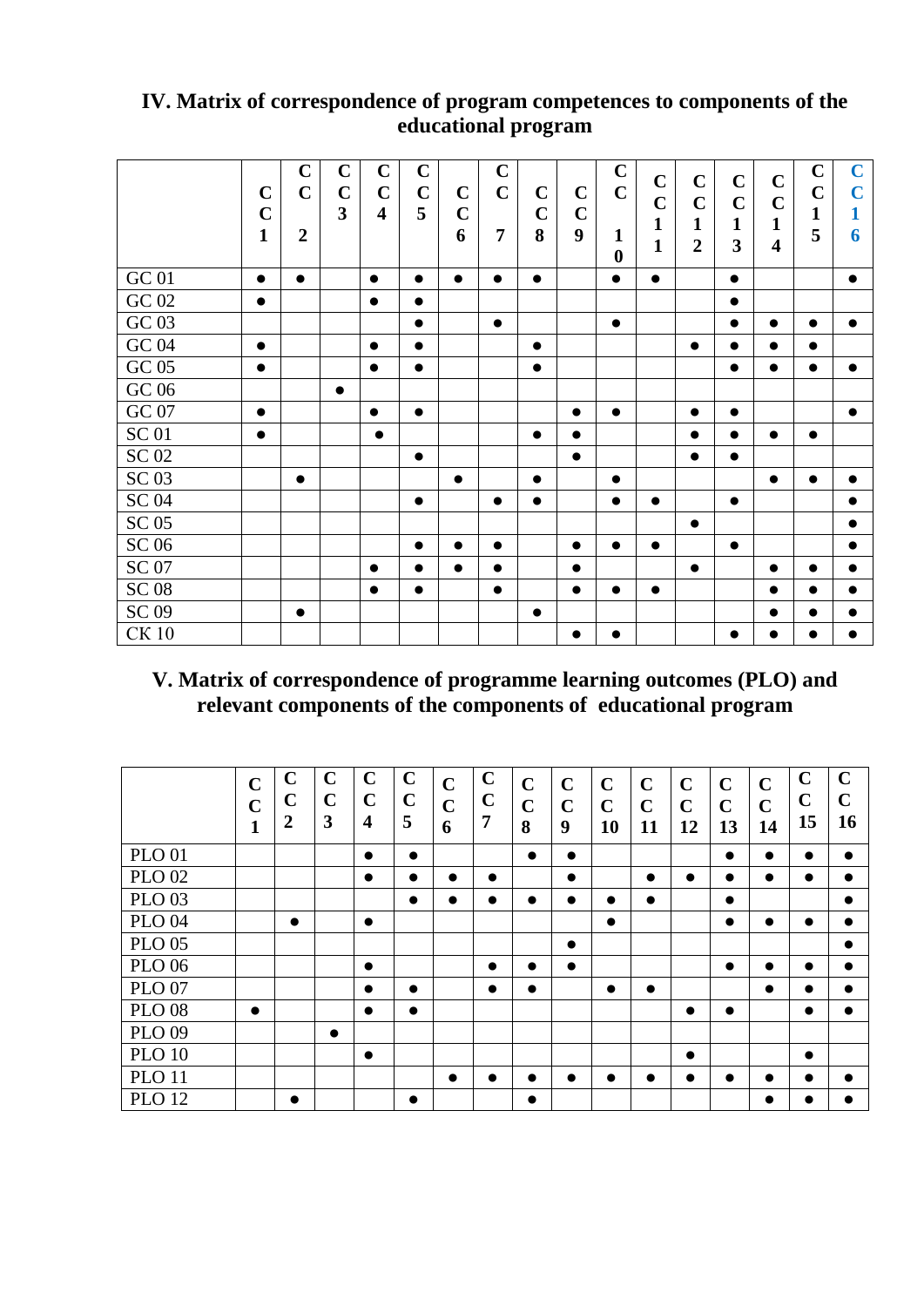### **Annex 1 - ELECTIVE PART OF THE EDUCATIONAL PROGRAM**

Students exercise the right to free choice of disciplines provided for in paragraph 15 of the first part of Article 62 of the Law of Ukraine "On Higher Education" at Borys Grinchenko Kyiv University is in accordance with the Regulations on the procedure and conditions for students to choose disciplines № 642.

### 1. **Elective block 1 - "State regulation of city development"**

The student's choice of the block "State regulation of city development" creates conditions for deepening and expanding professional knowledge within the selected educational program.

The block of disciplines "State regulation of city development" is aimed at acquiring additional knowledge, skills and abilities in the field of strategy development of the region / city; institutional principles and legal mechanism of state regional policy in terms of deepening the processes of decentralization of public administration, the formation of the latest model of regional governance and activation of the total economic, social, resource potential of regions to ensure sustainable growth.

|                  | Additional special (professional) competencies (ASC)                                    |  |  |  |  |  |  |  |  |  |  |  |
|------------------|-----------------------------------------------------------------------------------------|--|--|--|--|--|--|--|--|--|--|--|
| ASC <sub>1</sub> | Ability to identify and analyze the most acute problems of regional / city              |  |  |  |  |  |  |  |  |  |  |  |
|                  | development                                                                             |  |  |  |  |  |  |  |  |  |  |  |
| $\bf{ASC}\ 2$    | Ability to identify priority areas for city development, content, timing, and nature    |  |  |  |  |  |  |  |  |  |  |  |
|                  | of municipal transformations                                                            |  |  |  |  |  |  |  |  |  |  |  |
| $\bf{ASC }$ 3    | Ability to develop and rationally use the resource potential of the region $\ell$ city, |  |  |  |  |  |  |  |  |  |  |  |
|                  | create comfortable living conditions for the population, ensure environmental           |  |  |  |  |  |  |  |  |  |  |  |
|                  | safety                                                                                  |  |  |  |  |  |  |  |  |  |  |  |

|        | <b>Additional program learning outcomes (APLO)</b>                                |  |  |  |  |  |  |  |  |  |  |
|--------|-----------------------------------------------------------------------------------|--|--|--|--|--|--|--|--|--|--|
| APLO-1 | Identify and analyze the most acute problems of the city on the basis of verified |  |  |  |  |  |  |  |  |  |  |
|        | and reliable information, if necessary, be able to supplement and synthesize      |  |  |  |  |  |  |  |  |  |  |
|        | missing information                                                               |  |  |  |  |  |  |  |  |  |  |
| APLO-2 | Identify priority areas of city development, content, timing, and nature of       |  |  |  |  |  |  |  |  |  |  |
|        | municipal transformations                                                         |  |  |  |  |  |  |  |  |  |  |
| APLO-3 | To be able to develop and rationally use the resource potential of the region /   |  |  |  |  |  |  |  |  |  |  |
|        | city, create comfortable living conditions for the population, ensure             |  |  |  |  |  |  |  |  |  |  |
|        | environmental safety                                                              |  |  |  |  |  |  |  |  |  |  |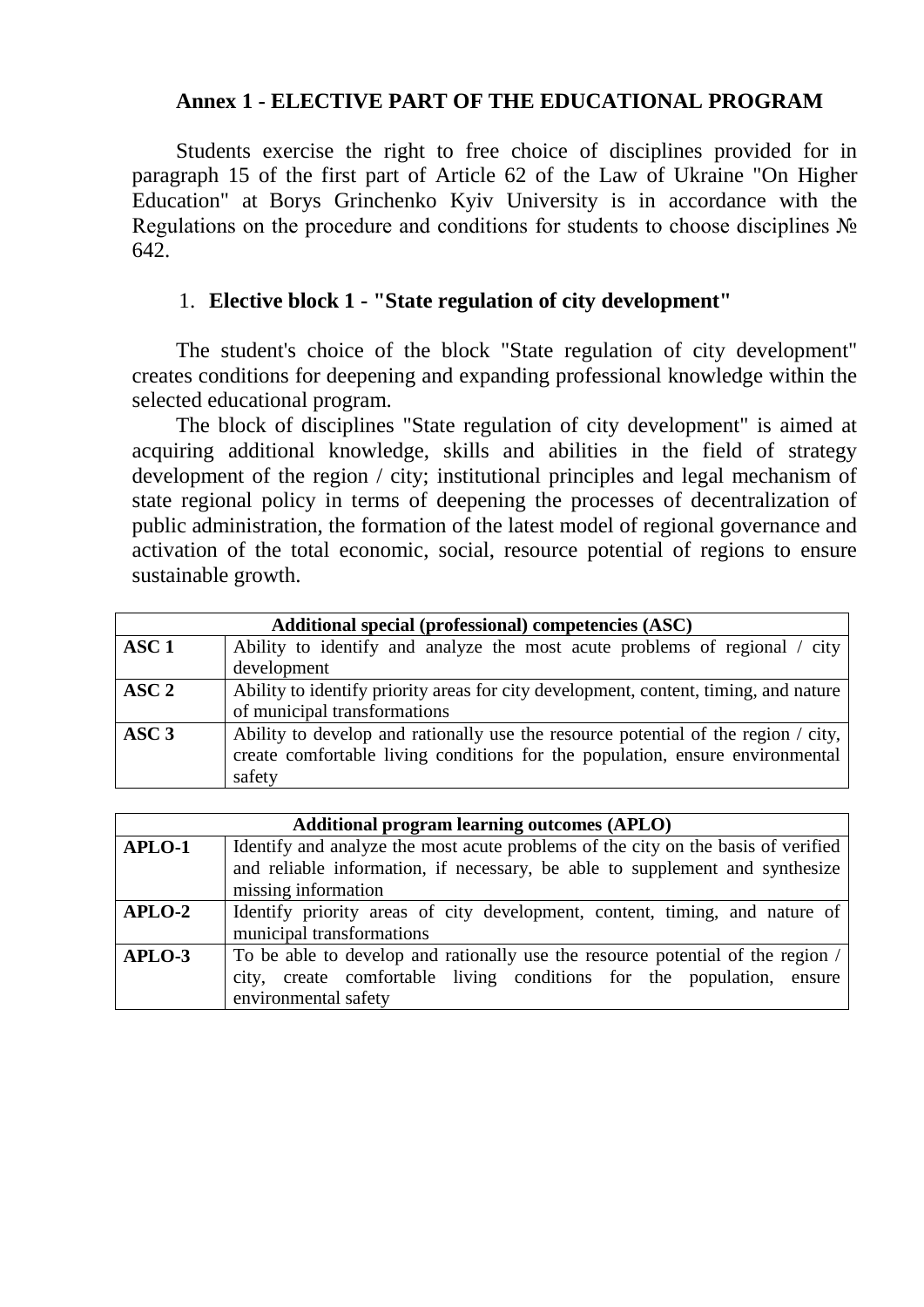### **Matrices of correspondence of program competencies and learning outcomes to the elective components of block 1**

|                  | BK        | BК        | BK        | BK        | BK        |                   | BK        | BK        | BK        | BK  |
|------------------|-----------|-----------|-----------|-----------|-----------|-------------------|-----------|-----------|-----------|-----|
|                  | 1.1       | 1.2       | 1.3       | 1.4       | 1.5       |                   | 1.1       | 1.2       | 1.3       | 1.4 |
|                  |           |           |           |           |           |                   |           |           |           |     |
| GC01             | $\bullet$ | $\bullet$ | $\bullet$ |           | $\bullet$ | <b>PLO 01</b>     | $\bullet$ |           |           |     |
| GC02             |           |           | $\bullet$ |           |           | <b>PLO 02</b>     |           |           |           |     |
| GC03             | $\bullet$ | $\bullet$ | $\bullet$ |           | $\bullet$ | <b>PLO 03</b>     | $\bullet$ | $\bullet$ | $\bullet$ |     |
| GC05             |           | $\bullet$ |           |           |           | <b>PLO 04</b>     |           | $\bullet$ |           |     |
| SC <sub>02</sub> | $\bullet$ |           |           |           |           | <b>PLO 05</b>     |           |           |           |     |
| SC <sub>04</sub> | $\bullet$ | $\bullet$ | $\bullet$ |           | $\bullet$ | <b>PLO 06</b>     | $\bullet$ | $\bullet$ | $\bullet$ |     |
| SC <sub>05</sub> | $\bullet$ |           | $\bullet$ | $\bullet$ |           | <b>PLO 07</b>     |           | $\bullet$ | $\bullet$ |     |
| SC <sub>06</sub> | $\bullet$ |           |           |           |           | <b>PLO 10</b>     | $\bullet$ |           |           |     |
| SC07             | $\bullet$ |           |           | $\bullet$ |           | <b>PLO 11</b>     |           | $\bullet$ | $\bullet$ |     |
| SC <sub>08</sub> | $\bullet$ | $\bullet$ |           |           |           | <b>PLO 12</b>     |           |           | $\bullet$ |     |
| SC <sub>09</sub> |           |           |           |           | $\bullet$ | APLO1             |           |           | $\bullet$ |     |
| <b>SC10</b>      |           | $\bullet$ |           |           |           | APLO <sub>2</sub> |           | $\bullet$ | $\bullet$ |     |
| ASC1             | $\bullet$ |           | $\bullet$ |           | $\bullet$ | APLO3             | $\bullet$ | $\bullet$ | $\bullet$ |     |
| ASC <sub>2</sub> | $\bullet$ | $\bullet$ | $\bullet$ |           | $\bullet$ |                   |           |           |           |     |
| ASC3             | $\bullet$ |           |           |           | $\bullet$ |                   |           |           |           |     |

|                  | BK<br>1.1 | BK<br>1.2 | BK<br>1.3 | BK<br>1.4 | BK<br>1.5 |                   | BK<br>1.1 | BK<br>1.2 | BK<br>1.3 | BK<br>1.4 | BK<br>1.5 |
|------------------|-----------|-----------|-----------|-----------|-----------|-------------------|-----------|-----------|-----------|-----------|-----------|
| GC01             | $\bullet$ | $\bullet$ | $\bullet$ |           | $\bullet$ | <b>PLO 01</b>     | $\bullet$ |           |           |           | $\bullet$ |
| GC02             |           |           | $\bullet$ |           |           | <b>PLO 02</b>     |           |           |           | $\bullet$ |           |
| GC03             | $\bullet$ | ●         | $\bullet$ |           | $\bullet$ | <b>PLO 03</b>     | $\bullet$ |           | $\bullet$ |           |           |
| GC05             |           |           |           |           |           | <b>PLO 04</b>     |           | $\bullet$ |           | $\bullet$ | $\bullet$ |
| SC02             | $\bullet$ |           |           |           |           | <b>PLO 05</b>     |           |           |           |           |           |
| SC <sub>04</sub> | $\bullet$ |           | $\bullet$ |           | $\bullet$ | <b>PLO 06</b>     | $\bullet$ | $\bullet$ | $\bullet$ |           | $\bullet$ |
| SC05             | $\bullet$ |           |           | $\bullet$ |           | <b>PLO 07</b>     |           |           | $\bullet$ |           | $\bullet$ |
| SC <sub>06</sub> | $\bullet$ |           |           |           |           | <b>PLO 10</b>     | $\bullet$ |           |           |           |           |
| SC07             | $\bullet$ |           |           | $\bullet$ |           | <b>PLO 11</b>     |           |           | $\bullet$ |           | $\bullet$ |
| SC <sub>08</sub> | $\bullet$ | $\bullet$ |           |           |           | <b>PLO 12</b>     |           | $\bullet$ | $\bullet$ |           | $\bullet$ |
| SC <sub>09</sub> |           |           |           |           | $\bullet$ | APLO1             |           | $\bullet$ | $\bullet$ |           | $\bullet$ |
| SC10             |           | $\bullet$ |           |           |           | APLO <sub>2</sub> |           | $\bullet$ | $\bullet$ |           | $\bullet$ |
| <b>ASC1</b>      | $\bullet$ |           |           |           |           | APLO3             |           |           | $\bullet$ |           | $\bullet$ |

# **2. Elective block 2 - "E-government"**

The student's choice of the e-government block creates conditions for deepening and expanding professional knowledge within the chosen educational program.

The elective block "E-Government" is aimed at expanding professional competencies by developing knowledge, skills and abilities to use modern information and communication resources and technologies to ensure public administration processes. It is based on mastering the conceptual foundations of egovernment, e-democracy and e-state; study of the current state of development of information and technological infrastructure of e-government, organizational and legal support of e-government in Ukraine.

|                  | Additional special (professional) competencies (ASC)                              |  |  |  |  |  |  |  |  |  |  |
|------------------|-----------------------------------------------------------------------------------|--|--|--|--|--|--|--|--|--|--|
| ASC <sub>1</sub> | Ability to identify the main directions of e-government at the local and regional |  |  |  |  |  |  |  |  |  |  |
|                  | level                                                                             |  |  |  |  |  |  |  |  |  |  |
| $\bf{ASC}\ 2$    | Ability to define the ultimate and intermediate goals of implementation /         |  |  |  |  |  |  |  |  |  |  |
|                  | improvement of e-government at the local and regional level, and criteria for     |  |  |  |  |  |  |  |  |  |  |
|                  | their achievement                                                                 |  |  |  |  |  |  |  |  |  |  |
| $\bf{ASC }$ 3    | Ability to formulate the concept, strategy and program of e-government at the     |  |  |  |  |  |  |  |  |  |  |
|                  | local and regional level                                                          |  |  |  |  |  |  |  |  |  |  |